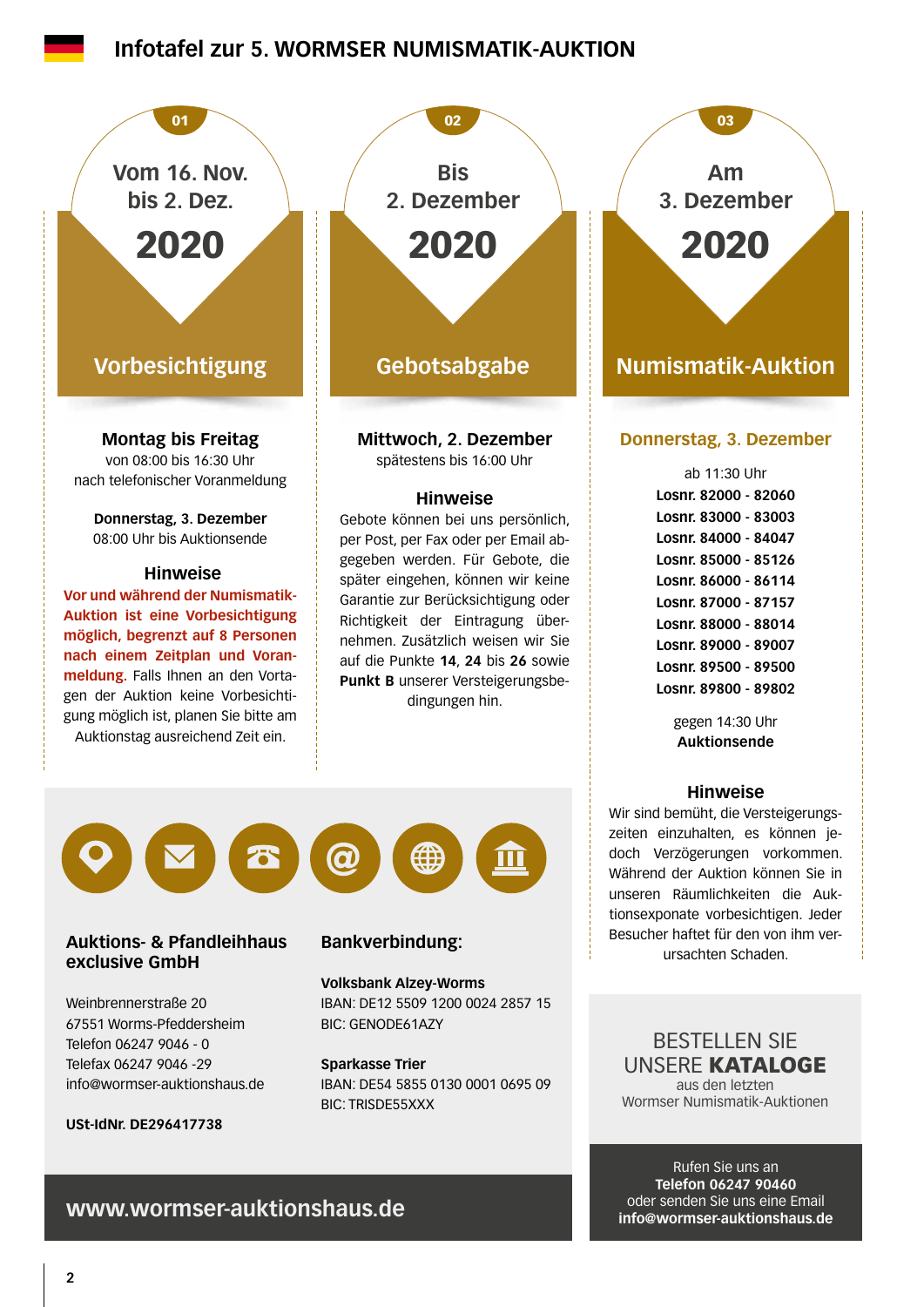## **Infotafel zur 5. WORMSER NUMISMATIK-AUKTION**



die nur für Selbstabholer sind, bitten wir nach der Auktion die Abholung innerhalb von vier Wochen zu veranlassen. Ansonsten werden Lagerkosten i. H. v. 30,00 Euro je Monat fällig!

**Einlieferungen** 05 **Bis 15. Januar** 2021

#### **zur 6. WORMSER NUMISMATIK-AUKTION**

**Montag bis Freitag** 

von 08:00 Uhr bis 16:30 Uhr

#### **Einlieferungsschluss**  15. Januar 2021

### **Hinweise**

Einlieferungen von Auktionsexponaten sind jederzeit erwünscht. Bei größeren Objekten ist eine Übernahme bei Ihnen zu Hause möglich. Abholungen sind in Deutschland und im nahen europäischen Ausland möglich.

**Nächste Auktion** 06 **Am 4. März** 2021

### **Donnerstag, 4. März**

Ab sofort beginnen unsere sachkundigen Mitarbeiter mit den Vorbereitungen für die nächste Wormser Numismatik-Auktion, sodass die eingelieferten Sammlerstücke optimal und einem großen Bieterpublikum zum besten Preis präsentiert werden können. Durch unser Auktionshaus erhalten Einlieferer und Bieter die perfekte Plattform.Wir freuen uns schon heute über Ihre Einlieferungen und Gebote.

Ihr Wormser Auktionsteam



Einlieferungen werden gerne entgegengenommen

QR-CODE

**Infotafel zur 5. WORMSER NUMISMATIK-AUKTION**

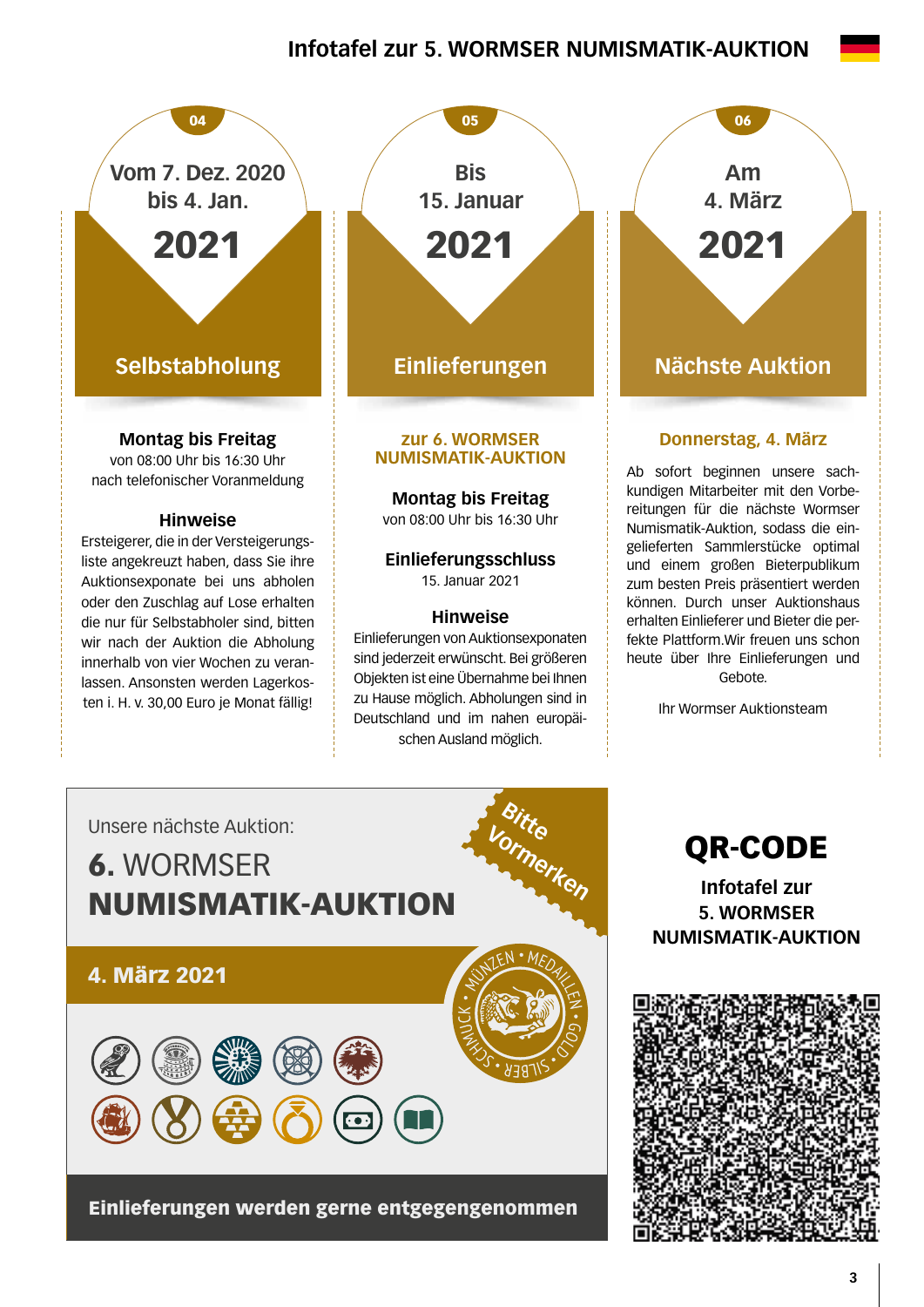

**VAT ID number DE296417738**

Give us a call **Telephone 06247 90460** or send us an email **info@wormser-auktionshaus.de**

# **www.wormser-auktionshaus.de**